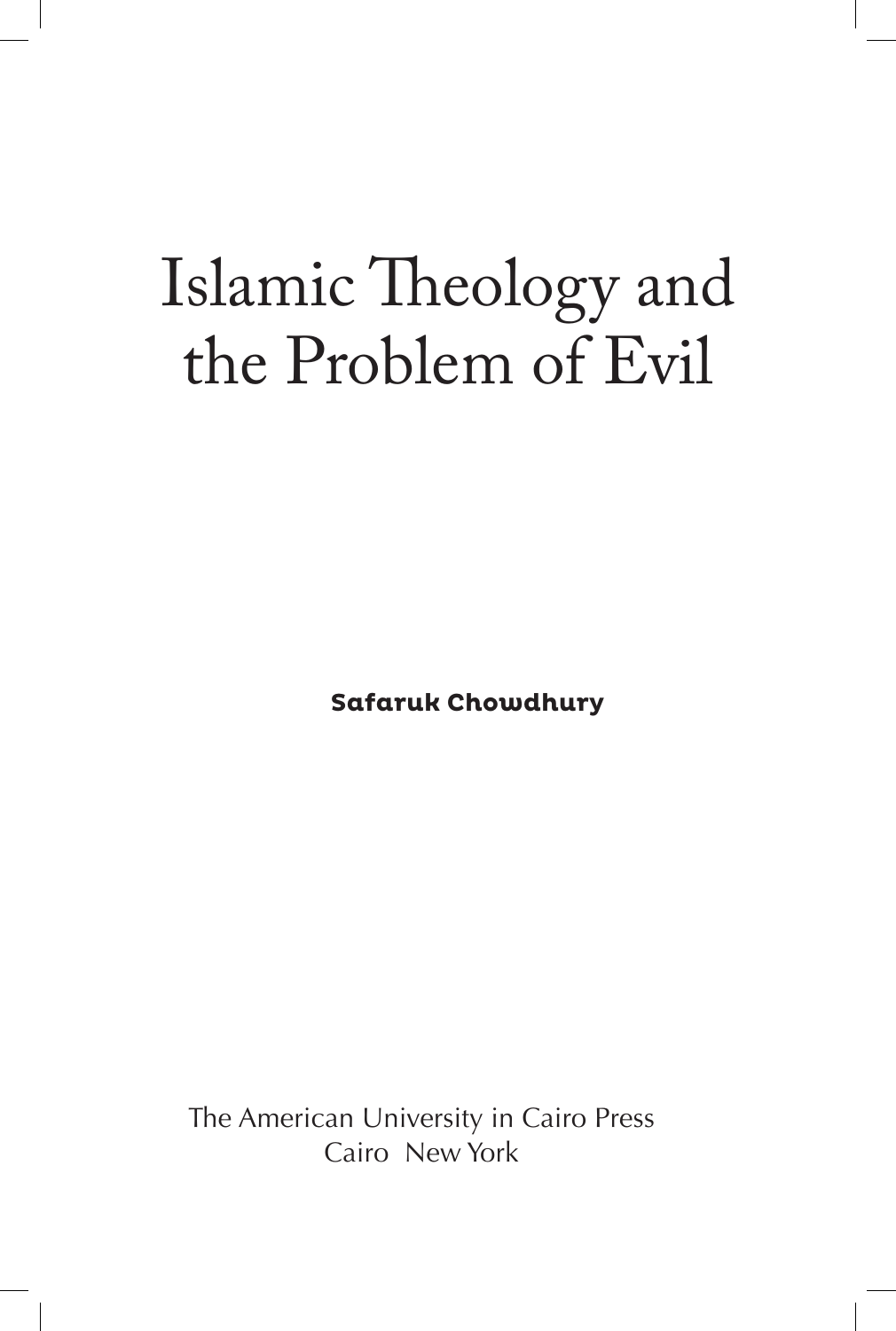First published in 2021 by The American University in Cairo Press 113 Sharia Kasr el Aini, Cairo, Egypt One Rockefeller Plaza, 10th Floor, New York, NY 10020 www.aucpress.com

Copyright © 2021 by Safaruk Chowdhury

All rights reserved. No part of this publication may be reproduced, stored in a retrieval system, or transmitted in any form or by any means, electronic, mechanical, photocopying, recording, or otherwise, without the prior written permission of the publisher.

ISBN 978 1 617 97993 4

Library of Congress Cataloging-in-Publication Data

Names: Chowdhury, Safaruk Title: Islamic theology and the problem of evil Identifiers: LCCN 2020037109 (print) | LCCN 2020037110 (ebook) | ISBN 9781617979934 (hardcover) | ISBN 9781649030559 (epub) | ISBN 9781649030566 (pdf) Subjects: LCSH: Good and evil—Religious aspects—Islam. | Islamic ethics. | Theodicy. | Suffering—Religious aspects—Islam. Classification: LCC BP188 .C48 2021 (print) | LCC BP188 (ebook) | DDC 297.2/118—dc23

1 2 3 4 5 25 24 23 22 21

Designed by Newgen India